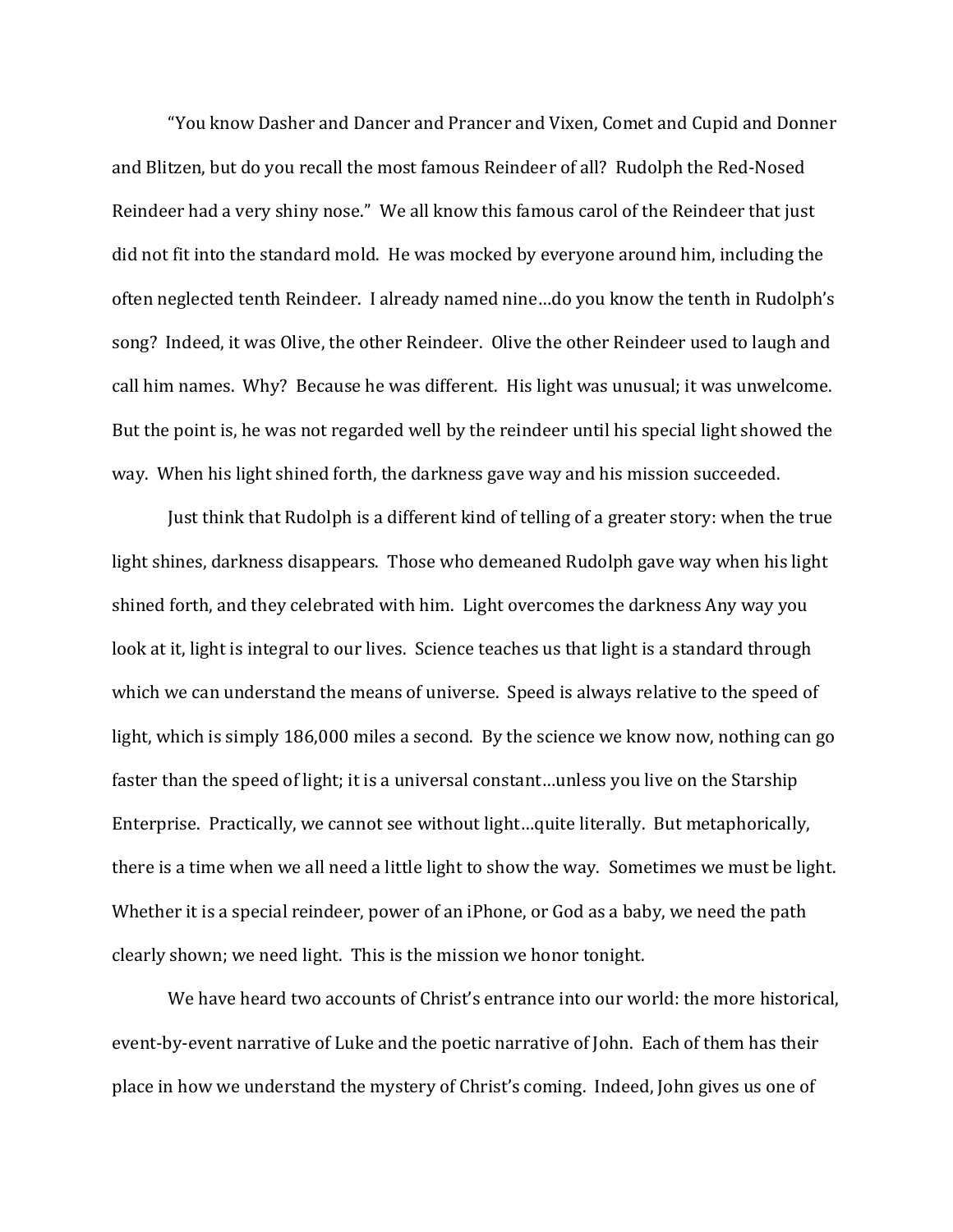the most poetic and beautiful passages in scripture, in which the coming of Christ to earth is described as the Word becoming flesh and the light coming into the world. These images are not accidental; they mean something of great importance. We are sustained as God's creation, scripture says, by the Word and the Light. We recognize the coming of Jesus Christ to earth: not as powerful royalty but as a tiny baby, born to not a sovereign queen but to a young girl, irrelevant by the world's standards. Christ came for us to live fully and to empower us. This is what the light shining in the darkness looks like, and the darkness indeed cannot overcome it. In this season, we recognize that the darkness disappears with the power of Christ's light. This light shines in the world through us and for us.

When you think about it, what is darkness? Scientifically, it is the absence of light. It is emptiness. In scripture, it is the absence of fullness, of everything that defines wholeness. It is the absence of love, it is the absence of hope, it is the absence of joy, it is the absence of peace. It is the absence of everything that makes life worth living. Let me give you another example: as you may or may not know, I am on a Star Wars kick…with good reason. I will go see the latest movie again this Saturday at 1 PM. Can't wait. But in that universe, there are two sides of the Force: the light and the dark side. The light side is defined by compassion, caring, and goodness. The dark side is defined by anger, hatred, lust of power. The situation works here as well. The dark side is a hole within. The dark side arises from a lack of the goodness from the light. Anger and hatred arise from a lust of power, which come from the absence of compassion and caring. The dark side is ultimately self-centered and self-serving, leaving a hole within, whereas the light is other-centered and fulfilling. Darkness comes from a focus on the self; light comes from the power of love and compassion, not only in Star Wars but in life.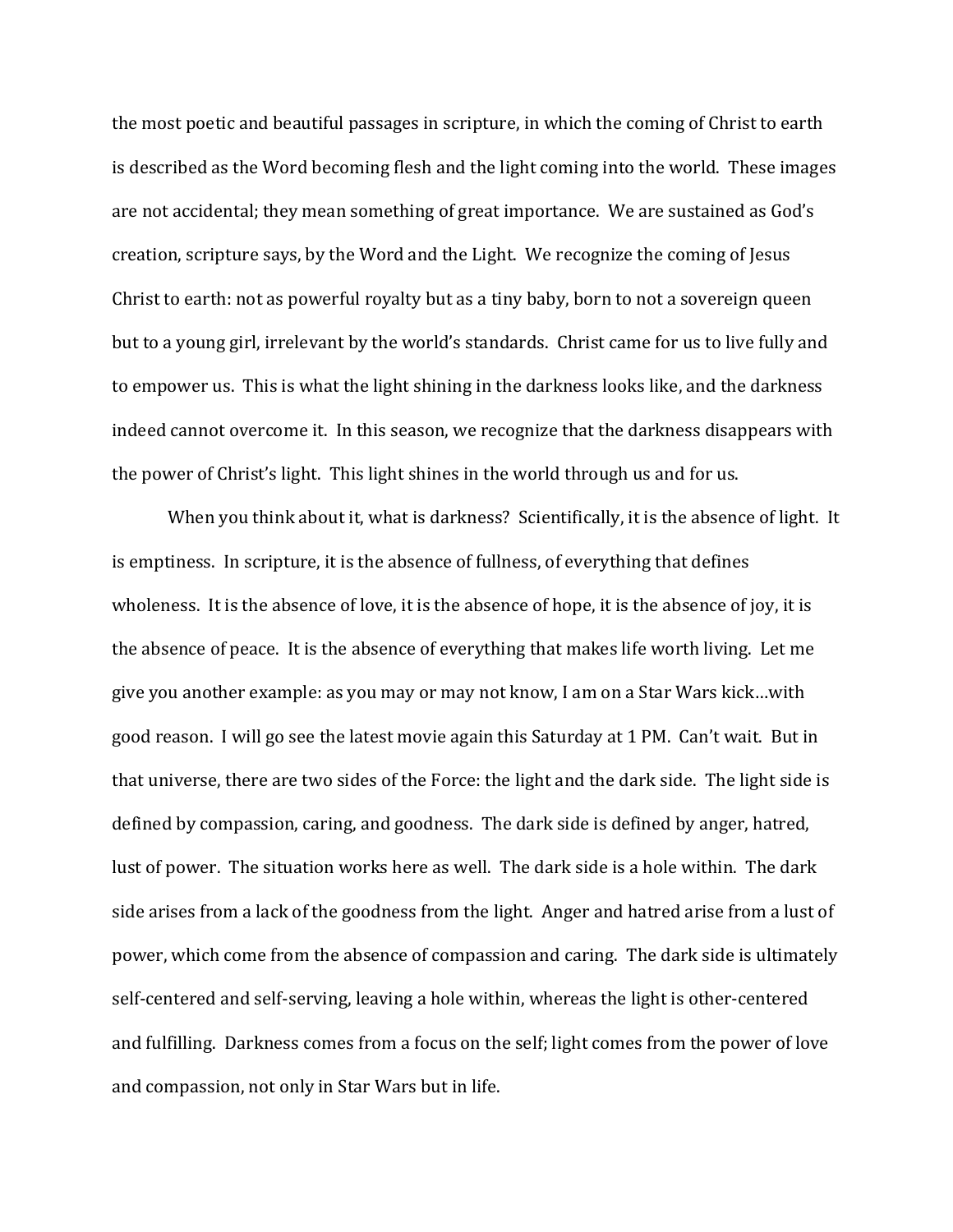This other-focused light is most pointedly seen in the very nature of Christ. He is, shall we say, the ultimate Jedi Master. We see the absolute example of light in this holiday, in his coming. The most powerful part of this John passage is the last verse: "And the Word became flesh and lived among us, and we have seen his glory, the glory as of a father's only son, full of grace and truth." For the first time in history, the light of God came to be among us, but "lived" is far too a bland verb for the Greek here. It is better translated as "dwelt" or "tented" among us. This is what we call the Incarnation: God dwelling with humanity like never before. Not only was the light present, not only was the light born with flesh like a human being, the light was one of us, in the same situation, in the same difficulty, in the same joys. God came to be WITH US in a way that changed the meaning of life. Jesus Christ came to be one of us while being that light that overcomes the darkness through his othercentered ministry. Not only did he come to be the light to the world, the light continues in his bodily absence as he came to be the light in us. The ministry continues.

If you know me, you know that my favorite passage of all time, the one I continually return to, is 1 Corinthians 12, which describes the reality that is the Body of Christ, the Church. We, collectively, in this building and throughout the world, whenever we gather, we take on the spirit and the role of the Lord Jesus Christ. We are the Body of Christ, scripture says, for Christ has no body on earth, no hands or feet, beyond us sitting here. So, as the mission of Christ rolls on, the light is still coming into the world through us now. Take note in a few moments. We will dim the lights above us, and for an instant, darkness will be more dominant. Then there will be another light, and another, and another, and as we each light a candle, the dominance of the darkness dwindles. The song raises up, and there is a different spirit in the room. So it is with the church. We do much by ourselves;